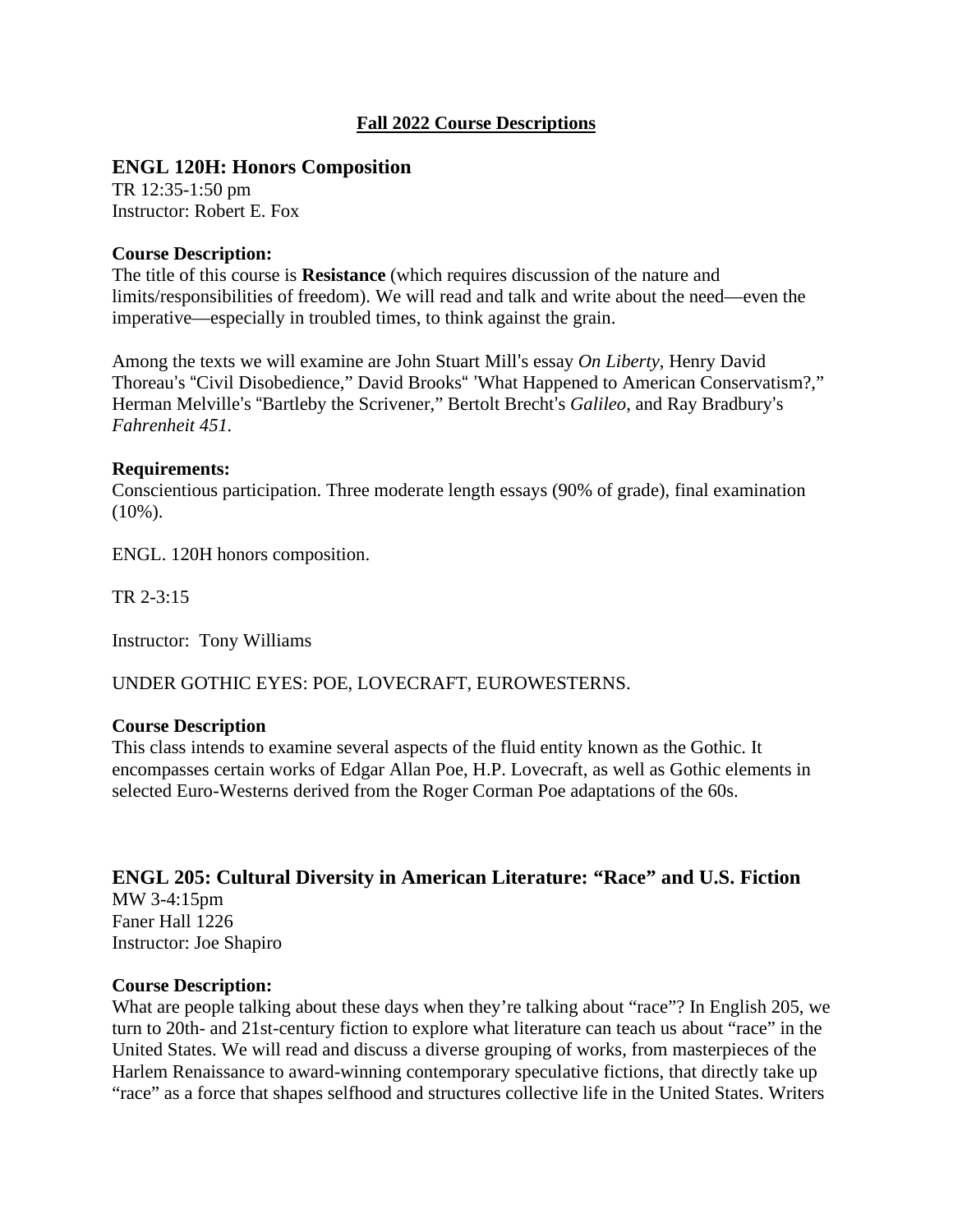we are likely to study include: Sui Sin Far, W.E.B. DuBois, Nella Larsen, Ralph Ellison, Américo Parades, John Okada, Octavia Butler, Helena María Viramontes, Sandra Cisneros, Jhumpa Lahiri, Viet Thanh Nguyen, Ken Liu, Rebecca Roanhorse, Tommy Orange, and Nana Kwame Adjei-Brenyah.

*\*\*This course counts toward the UCC Multicultural Diversity requirement*.

### **Requirements:**

Students will write regular short response essays, a midterm essay, and final essay.

### Required Books

1. Nella Larsen, *Passing* (Penguin) — ISBN 9780142437278

2. John Okada, *No-No Boy* (University of Washington) — ISBN 9780295994048

3. Tommy Orange*, There There* (Vintage) — ISBN 9780525436140

*\*\*Additional texts will be made available to students electronically via MyCourses/D2L*.

## **ENGL 206: A Comics For Everybody: Illustrating Identity from Superman to Fun Home and Beyond**

TR 9:35-10:50 am Instructor: George Boulukos

*Fulfills Core Fine Arts Requirement*

### **Course Description:**

In this course, we will consider how comics teach us about our own identities and those of other others, considering such issues as race, gender, sexuality, migration, and ability/disability. We also learn about how we "read" and interpret comics, how they differ from other artistic & literary forms, and we will develop tools for analyzing them. We will consider the history and development of comics, graphic novels, and "sequential narrative," and consider when, how and why comics became so closely associated with superheroes.

Topics may include: the history of comics; stereotypes and comics; comics & immigration; Women in/& comics; Comics and the war effort in WWII; Superman's Jewish roots; Wonder Woman's feminist origin, Archie and the invention of the generation gap; the 1950s comics code controversy; the cultures of underground and indie comics; the many layers of the X-Men Mutant allegory; the evolution of Black Panther; and queer identity in comics.

Note: All required readings will be in comics (or "sequential narrative) format.

#### **Requirement**s**:**

Regular attendance & Participation; 4 brief papers, a midterm & final, and some in-class writing and/or group activities.

### **Required texts**: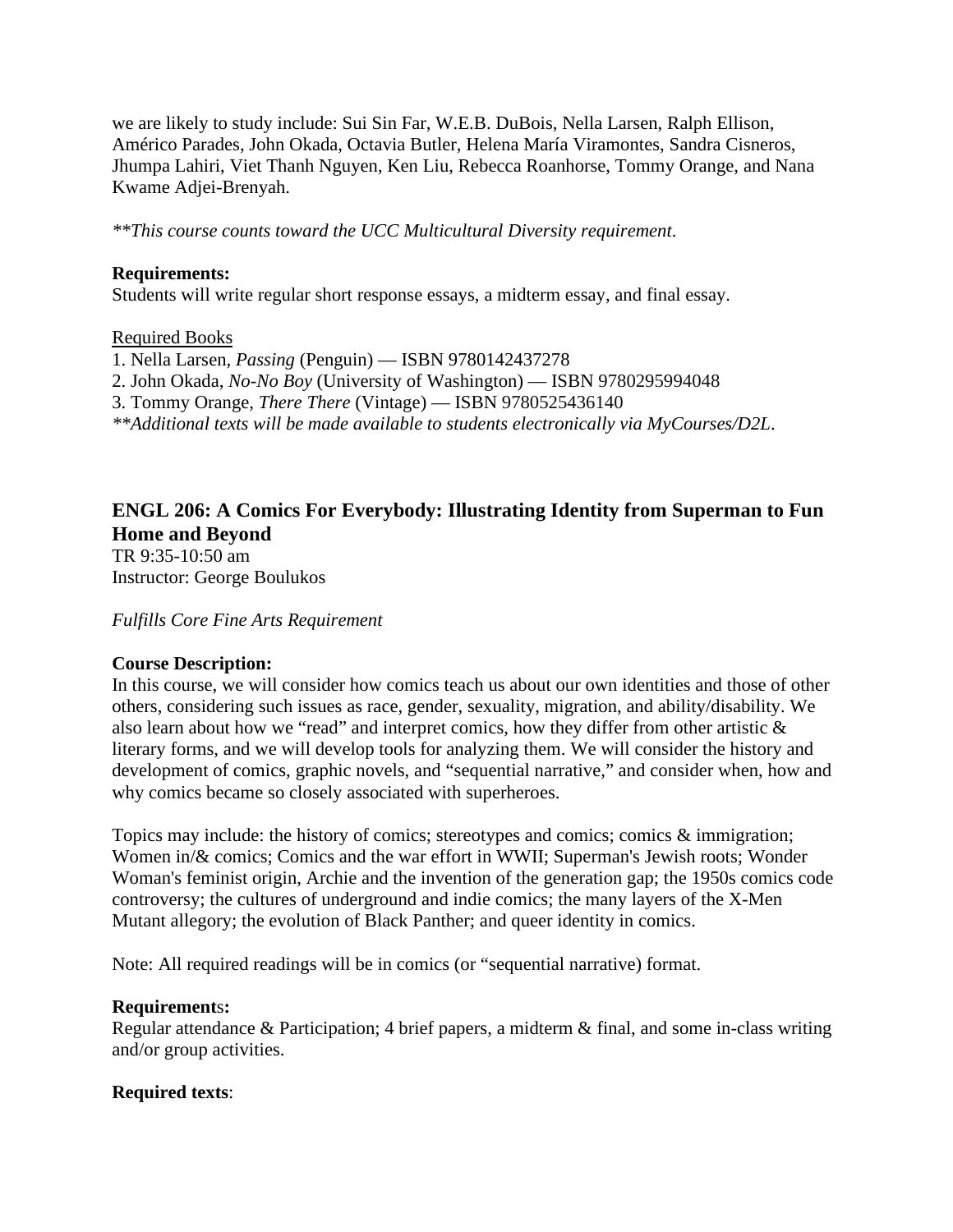Alison Bechdel: *Fun Home* (Mariner, PB) 978-0544709041 Matt Johnson: *Incognegro* (Berger, HC) 978-1506705644 Cece Bell: *El Deafo* (Abrams, PB) 978-1419712173 Emil Ferris: *My Favorite Thing is Monsters Book 1* (Fantagraphics, PB) 978-1606999592 Jaime Hernandez: *The Girl From HOPPERS* (Fantagraphics, PB) 978-1560978510 Gilbert Hernandez: *Heartbreak Soup* (Fantagraphics, PB) 978-1560977834 Scott McCloud: *Understanding Comics* (Morrow PB) 978-0060976255 Alan Moore & Dave Gibbons: *The Watchmen* (DC Comics, PB) 978-1779501127 Marjane Satrapi: *Complete Persopolis* (Pantheon PB) 978-0375714832 Art Spiegelman: *Complete Maus* (Pantheon HC) 978-0679406419 Gene Leun Yang: *American Born Chinese* (Square Fish, PB) 978-0312384487

**Note**: Many more assigned comics will be available as selections on D2l

## **ENGL 300: Introduction to Language Analysis**

MWF 12-12:50 pm Instructor: Mark Amos

### **Course Description:**

We will engage with the English language in its current form — including dialectology, usage, and chief grammatical descriptions — to explore the nature of language itself. Grammatical, linguistic, socio-linguistic, and cultural inquiries will expand and deepen our understanding of Present Day (American) English. Student interest will direct many of our inquiries. Required of teacher training candidates. Prerequisites: ENGL 101 & 102 or 120 or equivalent.

### **Requirements:**

Course requirements include active participation in class discussion, analyses (midterm and final), interpretation (short responses and short presentations), and a student-selected mix of class contributions.

**ENGL 301** TR 9:35-10:50 Instructor: Mary Bogumil

### **Course Description:**

The emphasis is on writing based upon intensive rather than extensive reading, although selections are drawn from major genres (drama and fiction). Students are introduced to basic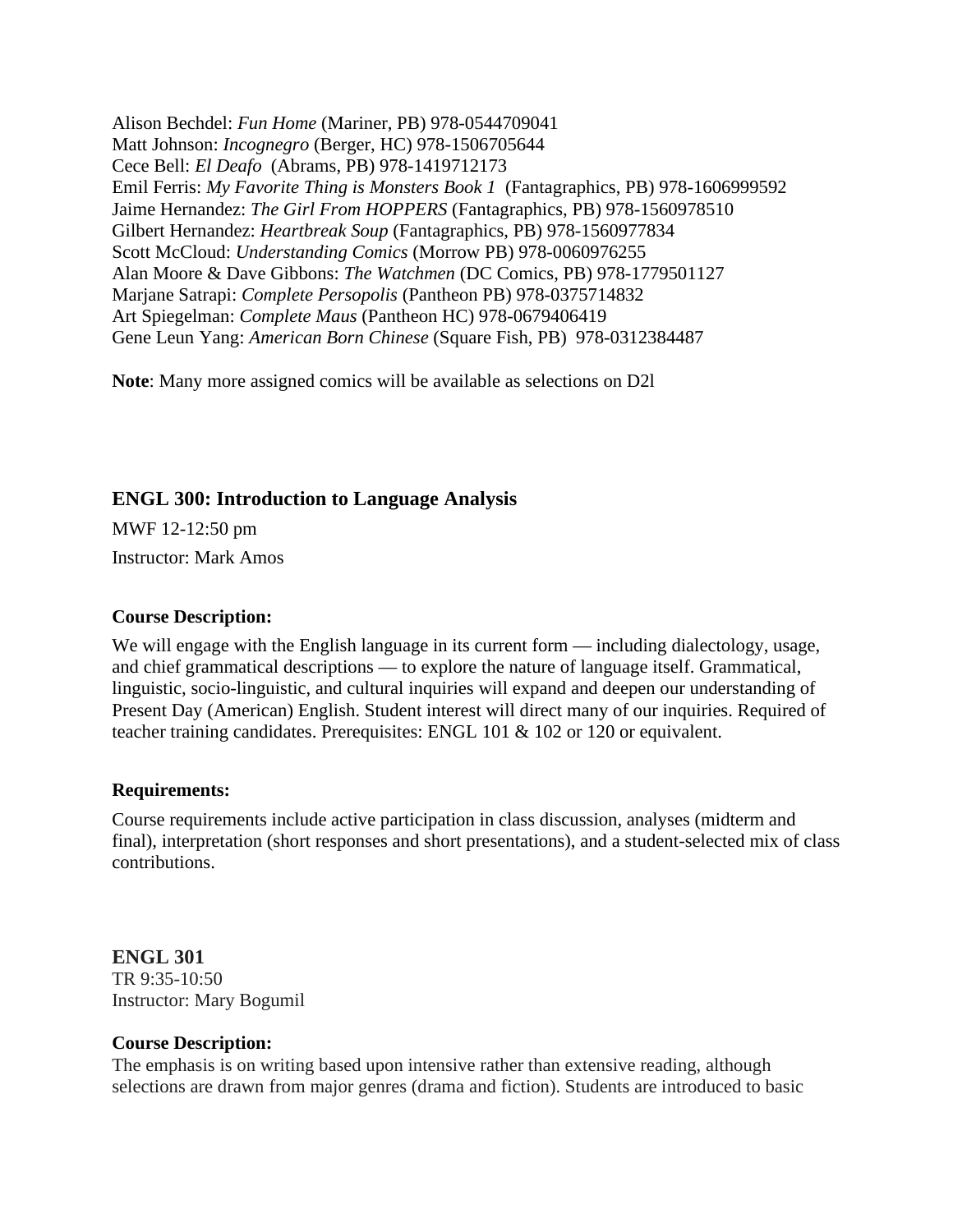terms and concepts of literary study and to different ways of critically exploring these literary texts.

### **Requirements:**

8 Analyses (3 pages plus/10 points each). One final paper: 1500-2000 words. Total points for course: 180 points. One extra credit assignment worth 10 points.

**Texts:** TBD

### **ENGL 302A**

T/R 11-12:15

Instruction: Ryan Netzley

Early British Literary History: Beowulf to 1785

### **Course Description**

This course is a survey of British literature from the first major epic, Beowulf (8th-10th centuries), to the Romantic period. Yes, that's a thousand years in fifteen weeks. Its primary aim is to give students a sense of the history of British literature from its origins in the early medieval period through the end of the Enlightenment. We'll approach these works through three generic and thematic sets: epic; satire and the social; lyric love, wit, and faith. The rationale here is that by reading medieval, Renaissance, Restoration, and eighteenth-century works in the same genre students will be better able to discern the differences between the literatures of these broad periods and identify shifts in subject, emphasis, tone, theme, and form. This course asks you to become a critically informed respondent not just to individual literary works, but to a specifically literary history (not just a history that influences or provides the subject matter for literature). In practice that means that you'll be writing historical analyses of how literature and the literary alter as concepts (which is a slightly different prospect than writing about any given selfcontained work). By the end of this course, you'll be able to narrate how literature develops over this long historical period, especially how it becomes the sort of thing one studies as a significant cultural object. You'll also be able to humiliate interlocutors who think that self-reflexivity, meta-narrative, and other literary innovations started in 1918.

Reading

Epic *Beowulf* Edmund Spenser, *The Faerie Queene* John Milton, *Paradise Lost*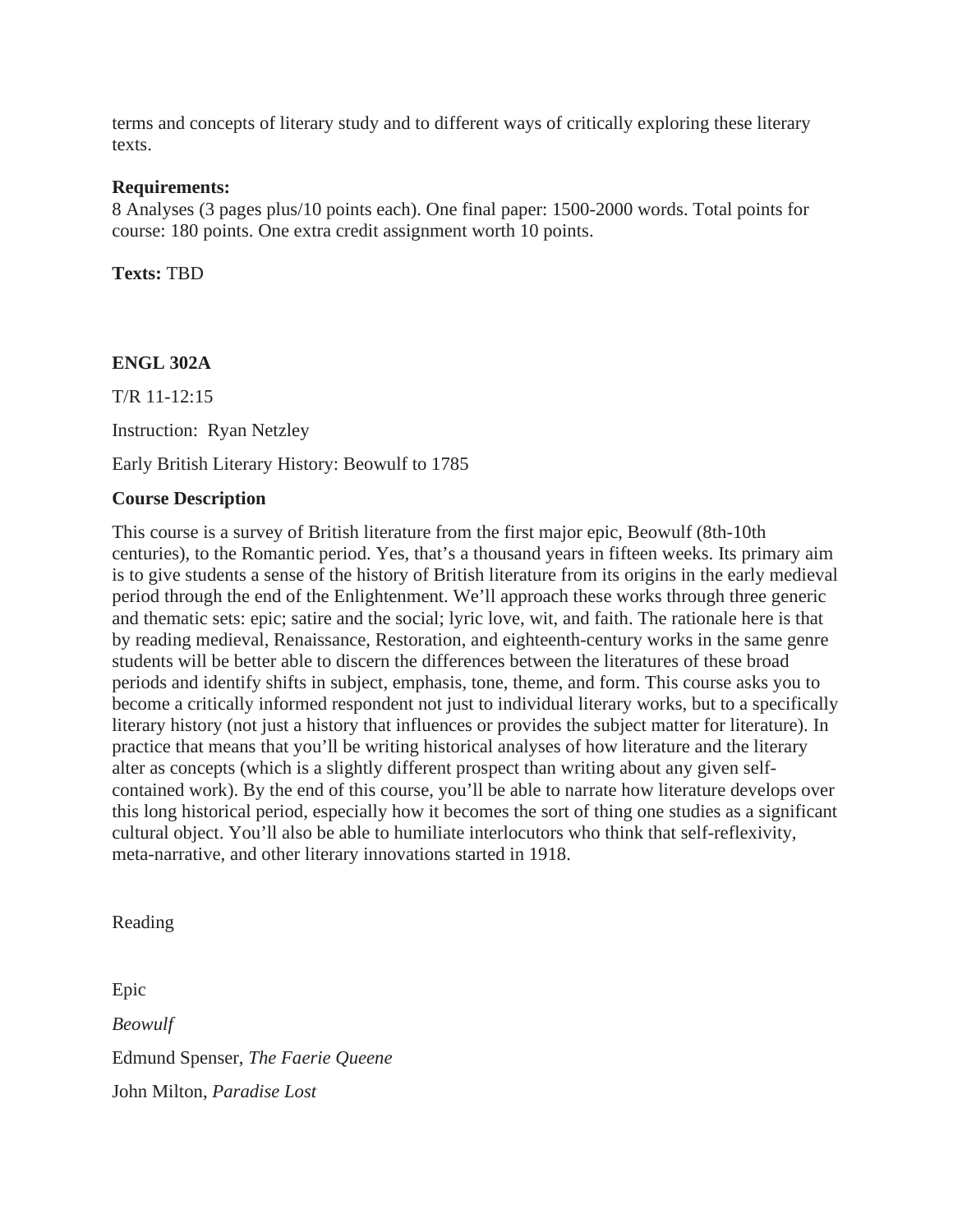Alexander Pope, *The Rape of the Lock*

Satire and the Social *Sir Gawain and the Green Knight* Geoffrey Chaucer, *The Canterbury Tales* Thomas More, *Utopia* Ben Jonson, *Volpone* Jonathan Swift, *Gulliver's Travels*

Lyric Love, Wit, and Faith Philip Sidney, *Astrophil and Stella* Mary Wroth, *Pamphilia to Amphilanthus* John Donne, Songs and Sonnets/Divine Poems John Wilmot, Earl of Rochester, "Upon Nothing" Aemilia Lanyer, "A Description of Cook-ham" Ben Jonson, "To Penshurst" Andrew Marvell, "The Garden" Anne Finch, "A Nocturnal Reverie" "The Dream of the Rood" Julian of Norwich, *A Book of Showings* Margery Kempe, *The Book of Margery Kempe* George Herbert, *The Temple* Richard Crashaw, *Carmen Deo Nostro*

### Texts

*The Norton Anthology of English Literature*, gen. ed. Stephen Greenblatt, 10th ed., Vol. A, B, C (W.W. Norton & Company, 2018)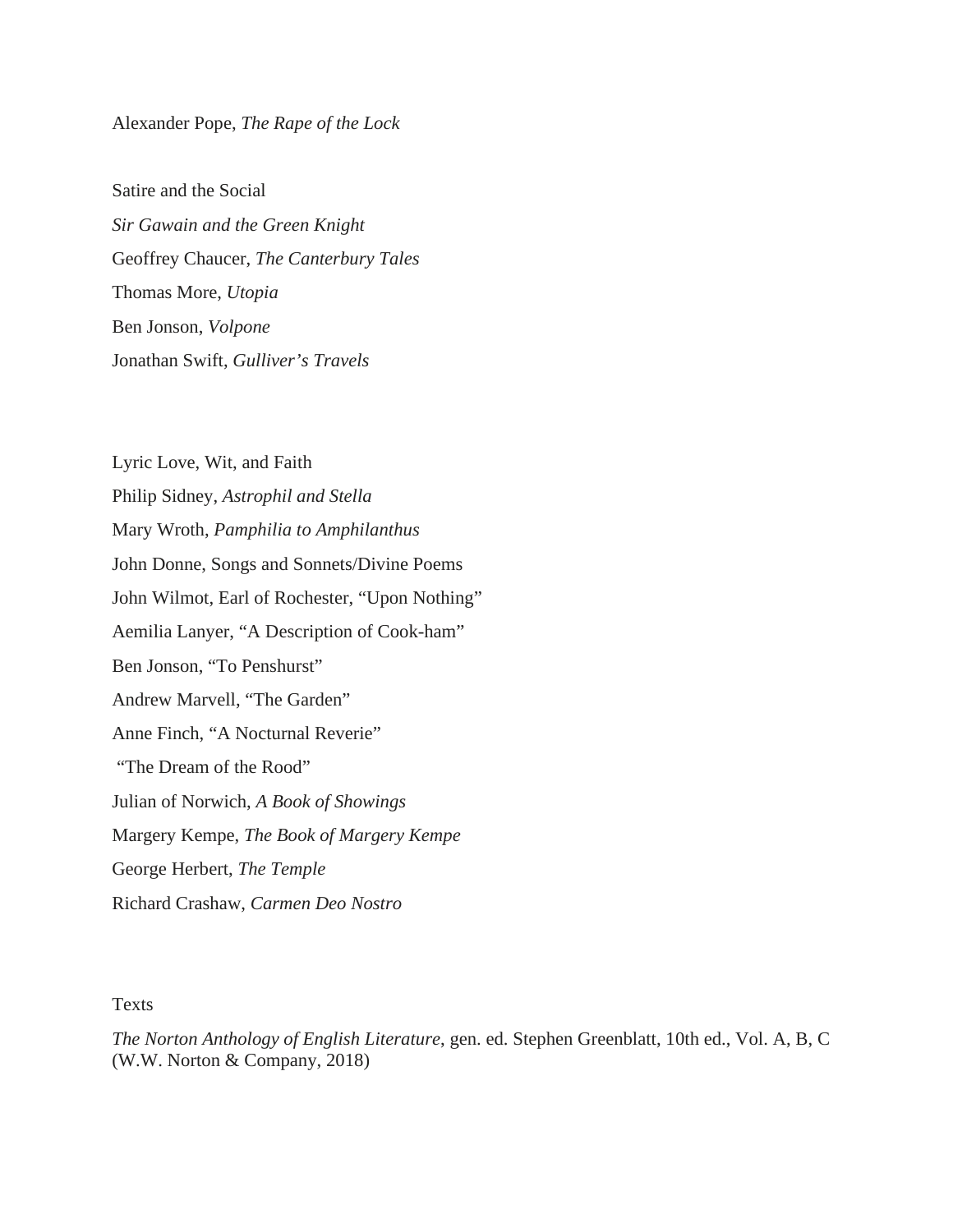**Requirements** Three literary history papers, two exams, two recitations.

**ENGL 302B** MWF 11-11:50 Instructor: Scott McEathron

**ENGL 303** MWF 1-1:50 Instructor: David Anthony

### **Course Description:**

This course surveys the major works and developmental lines of British literature from the Romantic period (c. 1800) into the Twentieth Century, with a third of the course focused on each of the Romantic Era, the Victorian Period, and the post-1900 period. The course will work 1) to establish the basic elements of a literary history (chronology, developments in form and genre); 2) to introduce, and distinguish between, the methods and preoccupations of major writers; and 3) to improve skills in literary-critical writing, including argumentation, use of evidence, and development of thesis statements.

### **Requirements:**

Three 3–5 page papers; two exams

"What is an American?" This is the question posed by a Frenchman named Hector St. Jean de Crevecoeur in a popular book published not long after America came into existence as a nation. In an attempt to answer this question, we'll spend the semester reading a range of literary texts produced across a lengthy span of time, all of which have something to say about the uneven and often vexed notion of American national identity. Early tales of Indian captivity; sentimental stories about the post-revolutionary era; gothic stories about murder and the supernatural; tales of escaped slaves and slave revolt; post-WWII stories about war and alien encounter; tales of racial passing and immigration—these and other narratives will give us a chance to see American culture telling itself a story about itself. We'll have to decide as a class what these stories mean, but you count on texts in which passion, desire, and the dark side of human nature play a large role. You can also expect narratives in which abstract notions such as citizenship, democracy, and state authority are both critiqued and affirmed for reading audiences. The one thing you shouldn't expect are tales with clear answers. American literature is notoriously ambiguous and open-ended. If this literature could speak in one voice, it would probably sound like the narrator of Walt Whitman's "Song of Myself"—whose narrator has been interpreted by many critics as the voice of American democracy itself. "Do I contradict myself?" the narrator asks. "Very well then, I contradict myself. I am large, I contain multitudes."

**Texts for Purchase:**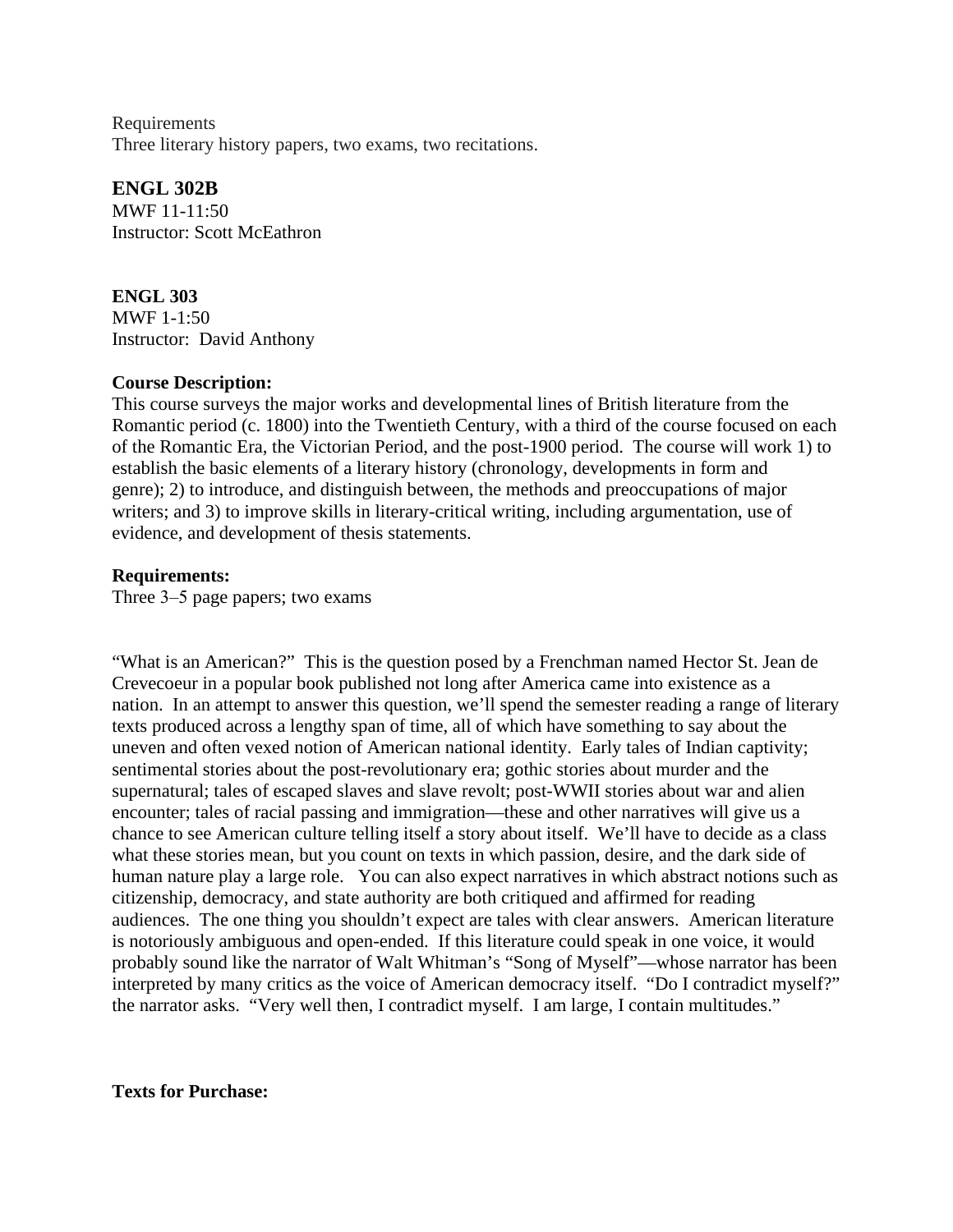-Hannah Webster Foster, *The Coquette*, Oxford, 0195042395

-Nella Larsen, *Passing*, Penguin, 978-0142437278

-Kurt Vonnegut, *Slaughterhouse-Five*, Dial Press, 978-0385333849

-Tommy Orange, *There There*, Vintage, 978-0525436140

-Art Spiegelman, *Maus II*, 978-0679729778

## **ENGL. 307 -001. FILM AS LITERARY ART.**

 $T$  5-7:30

Instructor: Tony Williams

DYSTOPIAN SCIENCE FICTION: THE SCENTIFIC ROMANCES OF H.G. WELLS AND ROBERT LOUIS STEVENSON.

### **Course Description**

The topic for this class involves exploring certain literary examples of  $19<sup>th</sup>$  dystopian science fiction in the works of two major authors in this field. As a literature derived class, it will concentrate on the original source novels and novellas in relation to their  $(20<sup>th</sup>$  adaptations in the new technological of audio- cassette, cinema, radio, and multi-media performance stage adaptation as in the case of Jeff Wayne's different adaptations of THE WAR OF THE WORLDS.

## **ENGL 365: Introduction to Shakespeare**

MWF 11-11:50 am

Instructor: Patrick McGrath

#### **Course Description:**

The theme of this semester's course will be desire, and in particular the nature of sexual desire in Shakespeare's work. The central question the course investigates will be the following: to what extent does Shakespeare's work depict sexual desire as compulsory, as an ineluctable component of being human? Is it possible to exist outside of the strictures of societal, familial, personal, spiritual expectations and assumptions regarding sexual desire in the literary imaginary Shakespeare creates? Readings will include "Venus and Adonis," "A Lover's Complaint," *Love's Labours Lost*, *Much Ado About Nothing*, *Measure for Measure*, and *Hamlet*.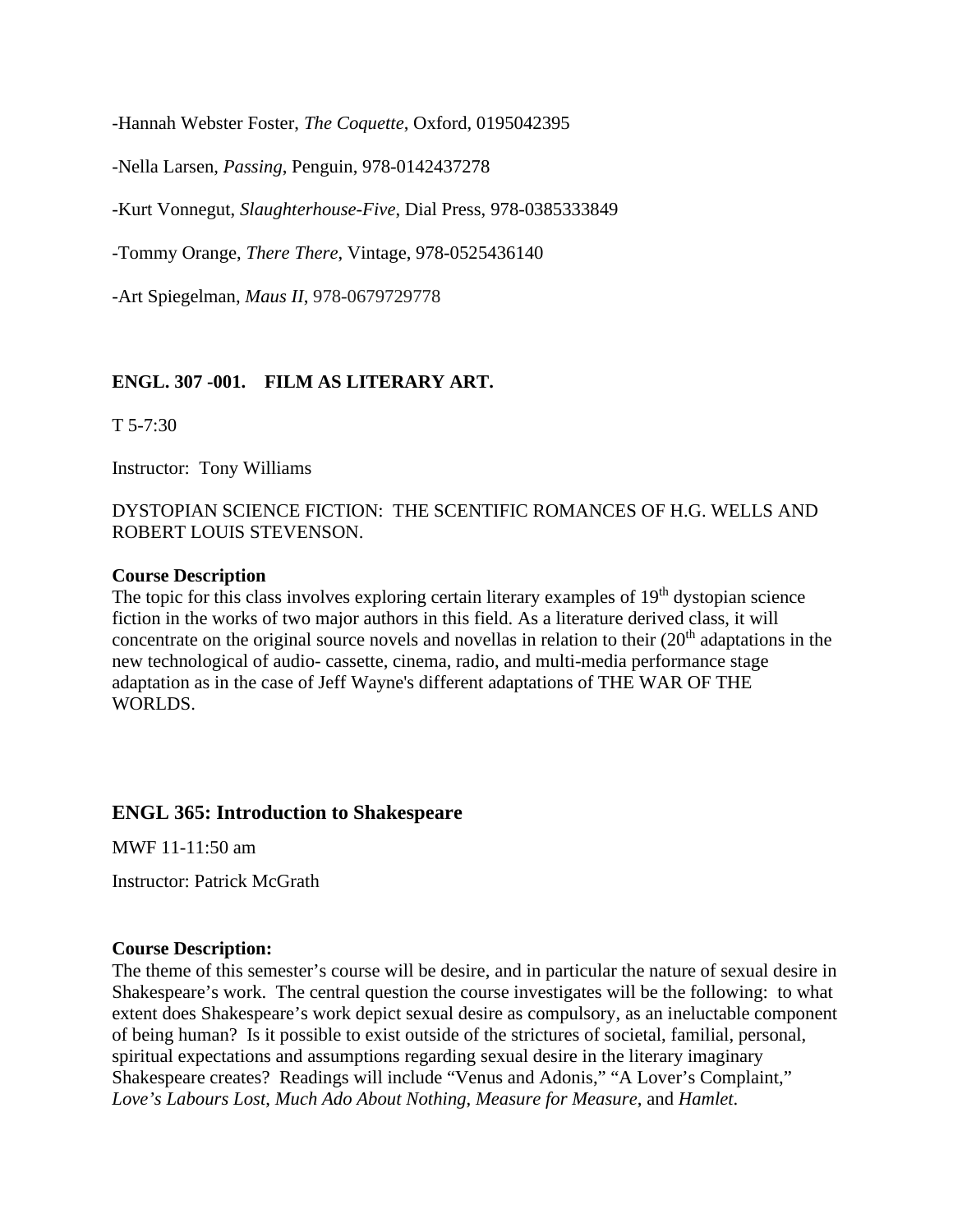## **ENGL 393: Undergraduate Seminar, "Starting Over"**

TR 2-3:15 pm

Instructor: Anne Chandler

## **Course Description:**

This discussion-based course will feature writings that dramatize just how hard it can be to reconstruct a way of life that has been toppled or wiped out. It takes all the courage, ingenuity, and absurdist humor people have. It's also challenging to write about. See what you think of the featured works: Walter M. Miller's *A Canticle for Leibowitz* (HarperCollins paperback); George Orwell's *Down and Out in Paris and London* (Harvest paperback); Zeyn Joukhadar's *The Map of Salt and Stars* (Simon & Schuster paperback); Ann Patchett's *The Patron Saint of Liars* (Harper Perennial paperback); and *The Best American Short Stories 2021*, edited by Jesmyn Ward (Mariner paperback).

To participate fully in class (a large portion of your grade), and to do well on papers, you will need to get all of the above books in print. Audio versions are not sufficient. We work from the books. Order them early so that they arrive before the semester starts.

## **ENGL 405: Middle English Literature**

MWF 11-11:50 am

Instructor: Mark Amos

### **Course Description:**

As the greatest author to write in Middle English, Geoffrey Chaucer offers us a unique view of the early development of English literature and the literary canon, and also of the turbulent societal changes of the fascinating medieval period. At the same time, Chaucer's complex and delightful texts invite and reward investigation of a variety of topics of particular concern to our modern world. Prerequisites: ENGL 101 & 102 or 120 or equivalent.

## **Requirements:**

Undergraduate course requirements include active participation in class discussion, analyses (midterm and final), interpretation (short responses and mid-length paper), and a student-selected mix of class contributions (discussion and web responses). Graduate course requirements include active participation in class discussion, a seminar-length research paper or two shorter research papers matched to their research interests, and a student-selected mix of graduate-level class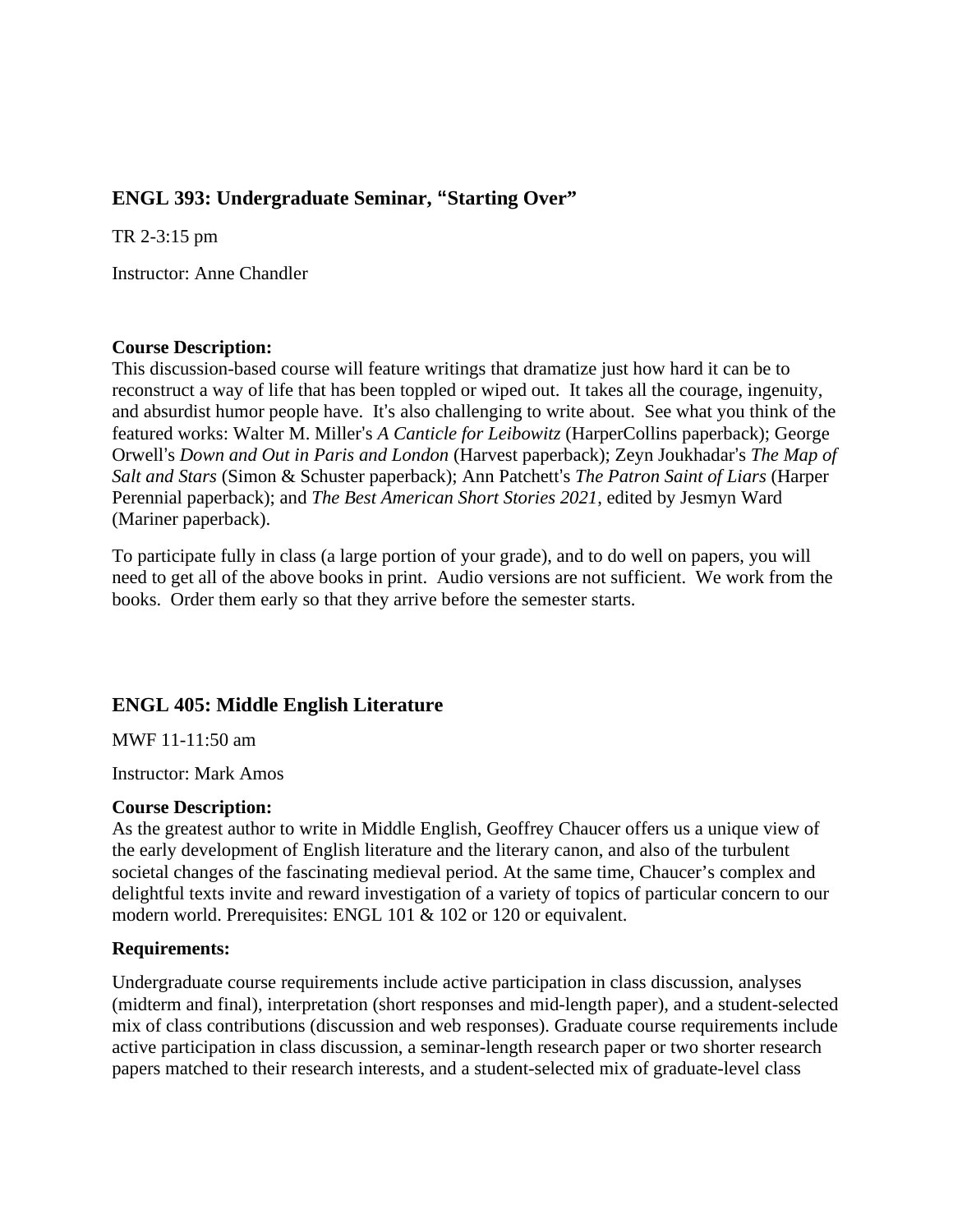contributions. Students not majoring in things medieval will be encouraged to tailor their assignments to their non-medieval interests.

## **ENGL 413: Restoration and Early Eighteenth-Century British Literature**

TR 11-12:15 pm

Instructor: Anne Chandler

## **Course Description:**

In this course covering British literature from 1660 to 1750, you will see scathing sociopolitical satire, touchingly meditative personal writings, and the beginnings of domestic fiction. Our expectations of the imaginary and the real are interestingly subverted by many of these writings. Featured writers include Aphra Behn, Margaret Cavendish, John Bunyan, Jonathan Swift, Daniel Defoe, Alexander Pope, and Mary Leapor. Course format: lecture and discussion. To follow and participate in class (a crucial component of your grade), you will need the single textbook I have designated below, in print format. Order it early so that it arrives before the first day of class.

## **Required Textbook:**

*The Broadview Anthology of British Literature, Volume 3: The Restoration and the Eighteenth Century*, ed. Joseph Black et al. **Second Edition.** ISBN 978-1-55481-047-5, \$58.95 (new; used copies are fine)

## **ENGL 421: British Romantic Poets**

Instructor: Scott McEathron

## **Course Description:**

This course examines in detail the literature of the British Romantic period, with a focus on poetry. The relatively narrow chronological confines of the period, the close personal relationships of many of its leading writers, and the extraordinary quality of the literature help make Romanticism a particularly vivid and rewarding field of study. The course will be built around the two main "genealogies" of Romantic literature: the Wordsworth and Coleridge line and its offshoots, and the Keats-Shelley-Byron group and its offshoots. Students will also read a biography of an individual Romantic-era writer.

**English 451: Jane Austen** TR 3:35-4:50 pm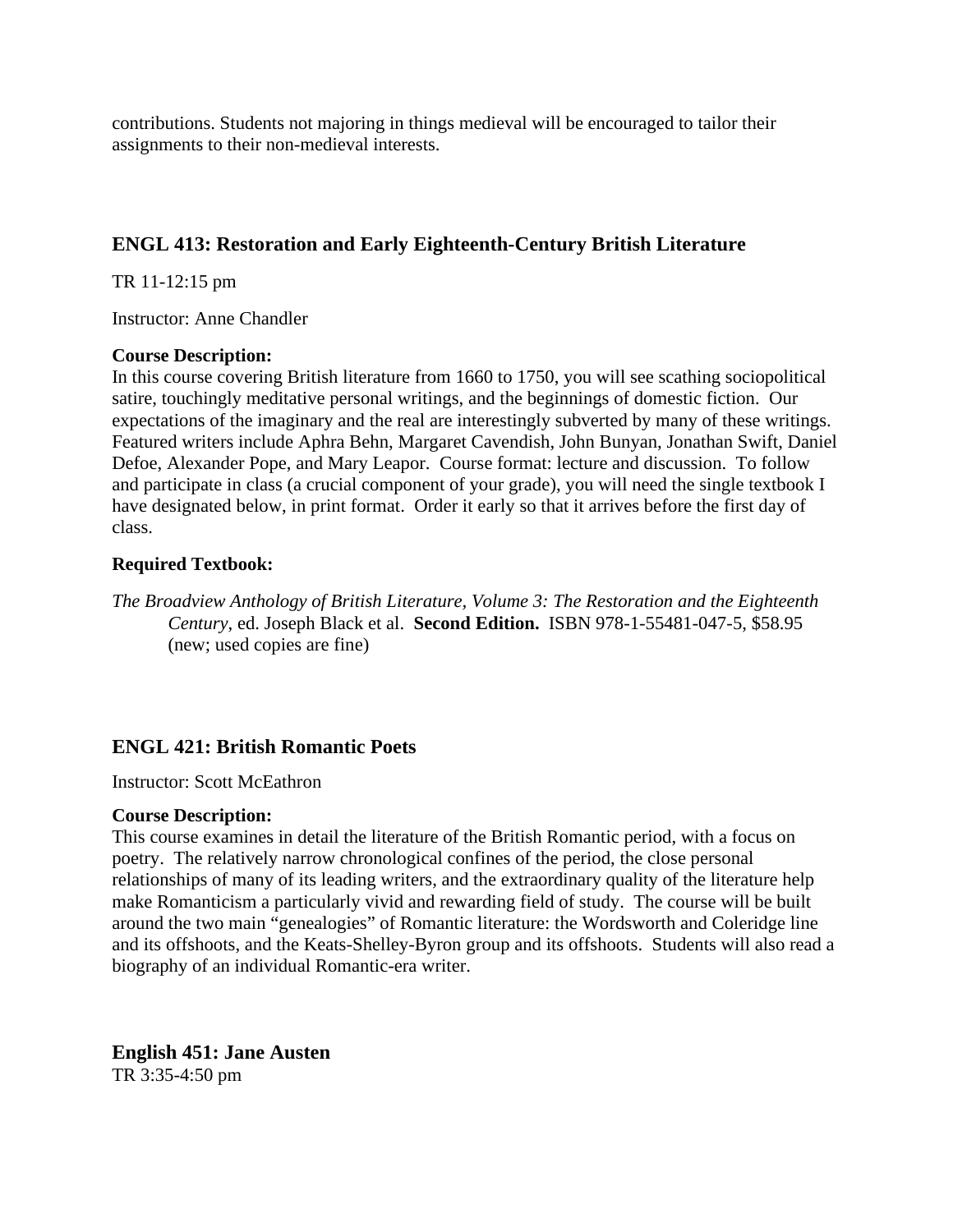### Instructor: George Boulukos

### **Course Description:**

Jane Austen is, arguably, the most important author in the history of the English novel. She has been used to begin, and to end, influential histories of the novel. F.R. Leavis presented her as initiating the "great tradition" of the English novel as aesthetic artwork; Ian Watt and Nancy Armstrong both end their histories of the eighteenth-century novel with Austen, using her to mark the moment when the novel finally achieves a full-fledged form. At the time Austen published her works, however, opinions differed. Walter Scott praised *Emma* as a remarkably unified work, while Hazlitt opined (not speaking directly of Austen) that a novel with a plot confined to the lives of women could never achieve real significance. More recently, D.A. Miller has argued that Austen is the definitive embodiment of literary style, and popular culture has embraced Austen as the most beloved great literary author. Despite her undisputed significance and success, Jane Austen, while often taught here and there, is rarely taught as the sole subject of a course.

This course will examine Austen from a variety of perspectives. We will examine her place in the history of the novel and in literary history more generally, reading selections from Austen criticism alongside the novels. Paying particularly attention to the conceptualization of Austen as historical, we will consider the 18<sup>th</sup> and 19<sup>th</sup> century contexts of her work, through attention to issues of class, politics, and colonialism and to Austen's place in literary history. We will pay close attention to gender, both in terms of the cultural work it performs within Austen's texts, and as an external condition that helped shape them. Finally, we will also attend to what Claudia Johnson has termed "the cults and cultures of Jane Austen," considering the impact of Jane Austen Societies, "Janeites," and the Hollywood craze for Austen adaptations on both academic and popular understandings of the novels.

Please note: this course will it require a good deal of reading, as we will read all of Austen's works as well as some supplemental texts. Reading several of the novels in advance, if possible, is recommended.

**Required Texts** (all by Jane Austen:) *Sense and Sensibility* (Penguin Classics) 978-0141439662 *Pride and Prejudice* (Penguin Classics) 978-0141439518 *Emma* (Penguin Classics) 978-0141439587 *Mansfield Park* (Penguin Classics) 978-0141439808 *Persuasion* (Penguin Classics) 978-0141439686 *Northanger Abbey* (Penguin Classics) 978-0141439792 *Selected Letters,* ed. Vivien Jones, (Oxford World Classics) 978-0199538430 *Jane Austen*'*s Manuscript Works,* ed Linda Bree et al, (Broadview UP) 978-1554810581

Some film versions may be assigned as required viewing. Supplemental readings will be added via D2L

### **Basic Assignments**: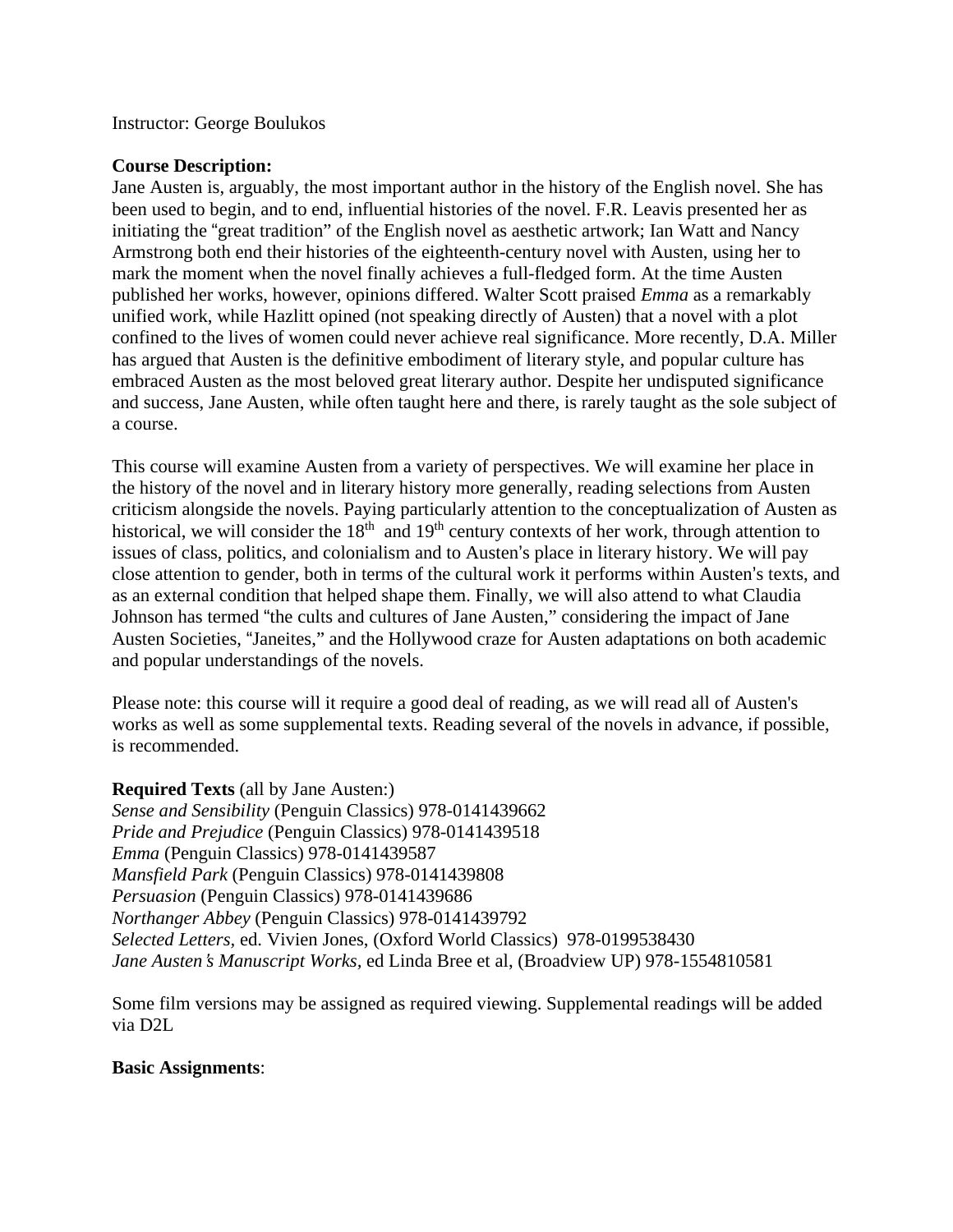Regular participation; D2L journal/ discussion assignments; Reading Quizzes; in-class analysis assignments; Midterm & Final Exam

### **Undergraduate Papers**:

3 2-3 page analytic papers 1 5-7pp Papers a research topic.

**Graduate Papers**: **Critical History** of one Austen Novel (5-7 pp) 12p **Research paper** with annotated bibliography

## **ENGL 464: Contemporary British Drama**

TR 12:35-1:50 pm Instructor: Mary Bogumil

## **Course Description:**

Our objective in this course is to read contemporary British and Irish playwrights. Through our detailed discussions of these dramatists and their plays, we will explore the social and political environment surrounding the plays, the aesthetics of performance, and the trajectory of the critical reception from first productions to current productions. In other words, we will track the role of these playwrights, who represent diversity, in Britain's currently changing theatrical landscape.

## **Course Requirements:**

**All Students:** One thirty-minute presentation on the play of your choice replete with class outline and an abridged version of the annotated bibliography with the option to revise later (100 points). Six analyses (three pages plus/ 15 pts. each/ total 90 points). Three or more secondary sources are expected for graduate students and at least two for undergrads. One extra credit assignment worth 15 points.

**Undergraduates:** One final paper, a modified version of an analysis, including at least five secondary sources, eight pages minimum in length (100 points).

**Graduate students:** One conference paper based upon your presentation or another play we have addressed in this class 12-15 pages in length (100 points total).

**Total points for course:** 290 points.

**Required Texts:** TBD

**ENGL 493: Nonfiction (Special Topics)**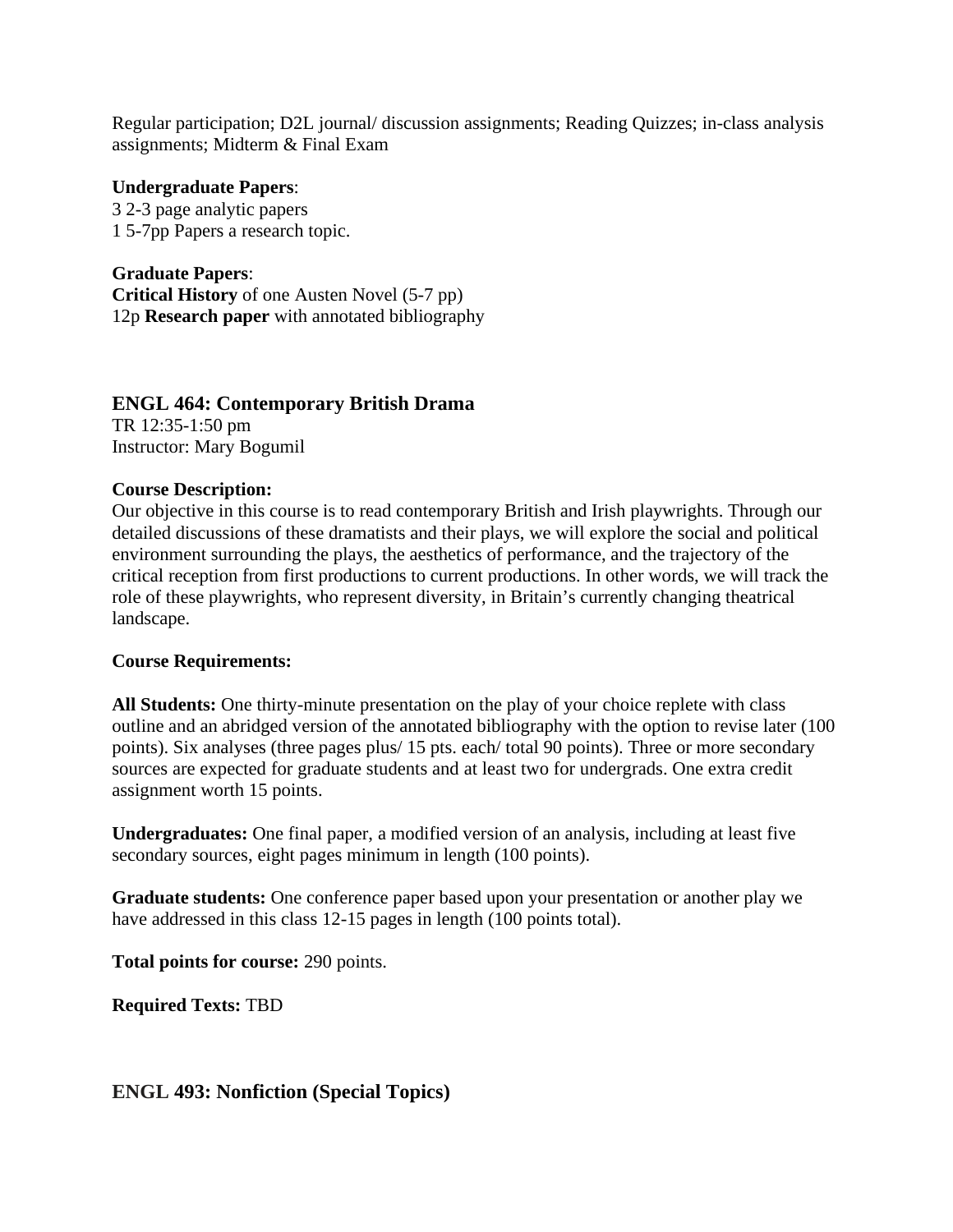Monday 5-7:30 pm Instructor: Judy Jordan

### **Course Description:**

Literary nonfiction is an expansive genre. It is fact-based prose infused with literary devices the stylistic flourishes of both lyric-narrative poetry and our best fiction. Distinguished from journalism, academic criticism, and critical biography, it includes memoir, the personal essay, biography, and nature writing and also literary journalism. Nonfiction often combines the elements of journalism such as exposition, accuracy, and research with the elements of narrative fiction such as scene, dialogue, and well fleshed out characters, and poetic elements such as vivid detail, lyricism, and reflection. MFA programs are beginning to include the fact-based genre in their curricula along with poetry and fiction. More and more works are being published and literary journals are responding to the readers' growing interest and publishing more nonfiction.

In this class we will address issues of craft and the contemporary nonfiction writer's toolkit and how to use these tools in the generating and shaping of material through looking at examples of published work as well as writing our own pieces. We will read a wide range of styles and content, and will look at both finished pieces as well as excerpts, and will cover classic essays as well as pay especial attention to the newest trends in the genre such as the literary essay and the braided essay both of especial interest to the MFA poetry student.

The student will write thirty to sixty pages, submitting work for peer review two to three times, in whatever style s/he chooses either as separate pieces or a section of a longer piece.

*Open to Undergraduates and Graduate Students.*

## **ENGL 533: The American Novel in the Long Gilded Age**

M 5-7:30 pm Instructor: Joe Shapiro

### **Course Description:**

The years between the end of the Civil War and WWI in the U.S. were witness to the invention of unprecedented technologies, to rising standards of living, to the expansion of immigration, and to the emergence of new opportunities for women. These years were also witness to the creation of corporate trusts, to the deepening of economic inequality, to the emergence of new modes of racism and racial inequity, and to the intensification of class conflict. This advanced seminar tracks how U.S. novelists responded to these developments. Students in this seminar will become familiar with a particular era of the U.S. novel, but they will also explore research questions and methods for the study of the U.S. novel more broadly.

### **Requirements:**

2 in-class presentations; monograph review essay; annotated bibliography; final essay